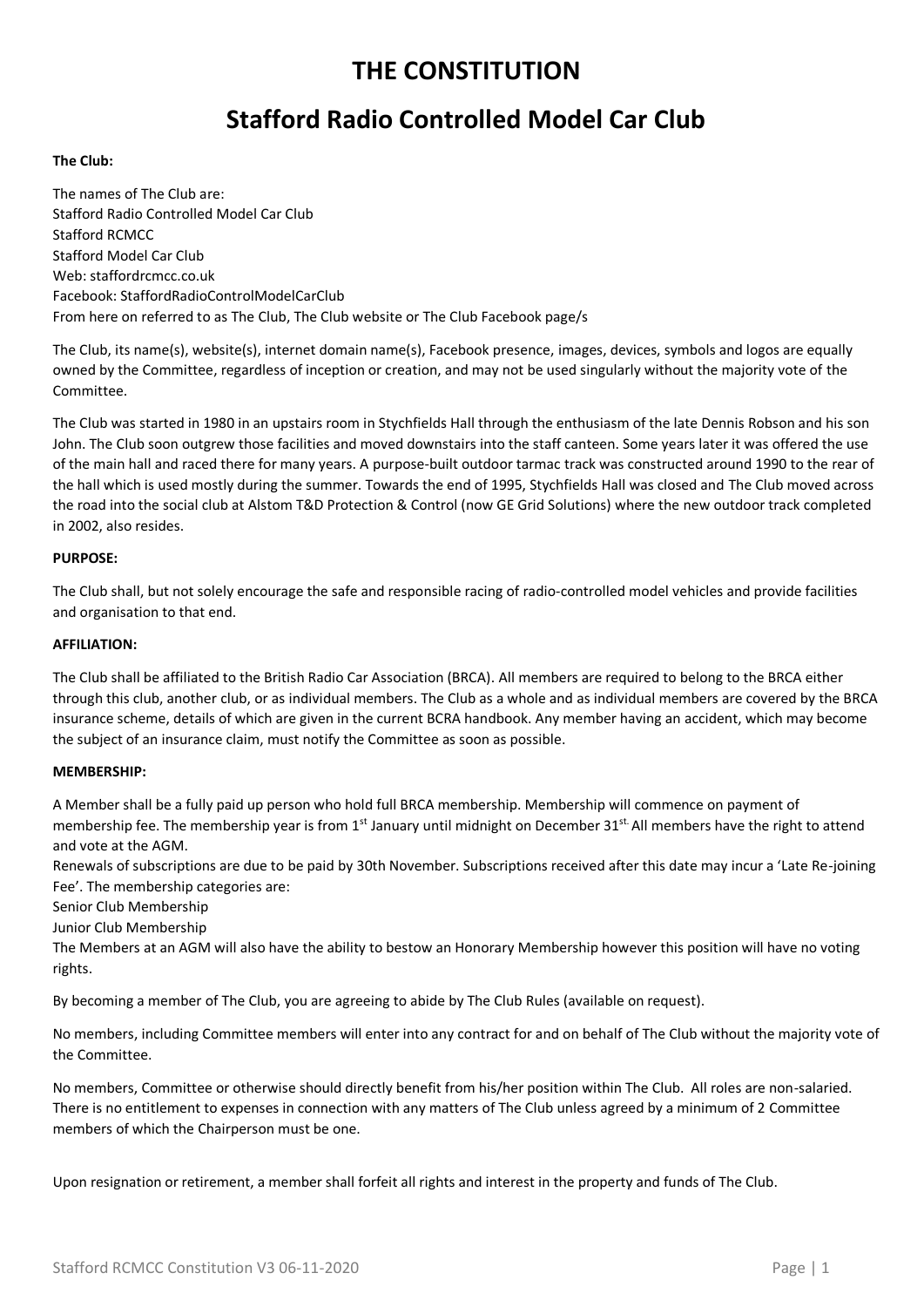## **MEMBERSHIP: (Continued)**

The Committee shall offer membership to any persons as it sees fit. It may also remove the membership of any member for behaviour likely to bring The Club into disrepute in any environment. The removal of any membership will only be taken after an attempt at communication with the said member and majority vote of the Committee.

## **COMMITTEE:**

The Committee shall consist of the following as a minimum: - Chairperson, Secretary, Treasurer & Safety Officer. If required there can also be positions including: Competition Secretary, Scrutineering Officer, PRO/IT Officer and Track Managers. From here on referred to as The Committee and/or Officers.

Details of the current Committee will be listed on The Club website and/or The Club Facebook Page.

The Committee will be responsible for the day to day running of The Club. Committee decisions will be made by majority vote. A Committee member may abstain from the vote in order to ensure a majority can be achieved.

The chairperson will be responsible for running the Committee and overseeing to running of The Club.

The Secretary and the Chairperson shall be responsible for the safe keeping of all Club correspondence, records (including BRCA). All correspondence should be passed to the Secretary for action.

The Secretary or the Chairperson will retain the Employers Liability Certificate provided by the BRCA as an affiliated Club. This will be retained in safe storage (see BRCA regulations) in a readable format. Copies will be displayed at the club's venues.

The Secretary shall also keep records in the form of 'Minutes of Meeting' and present these at every meeting.

The Secretary or the Treasurer will provide all new members with a copy of The Club Constitution, Club Rules & membership card.

The Treasurer shall keep an account of all the financial transactions of The Club. These accounts are to be available on request in writing by hand, post or email.

Committee meetings will be held as required. Committee meetings will have an agenda agreed in advance and minutes published afterwards for the Committee. Non-Committee members may, on the invitation of the Committee, attend meetings and have access to extracts from the minutes, but will not be eligible to vote on matters discussed. A quorum of four Committee members, shall be present before any Club business is transacted. The committee can "opt in" a temporary committee member should an existing committee member resign prior to an AGM or EGM or to fill a long-term absence.

### **ANNUAL GENERAL MEETING (AGM):**

An AGM of The Club shall be held annually (the club committee reserve the right to postpone or cancel the AGM in the event of war, terrorism, or Government instruction). The time and venue of this meeting will be determined and published by the Committee in advance. All members shall be informed of the meeting a minimum of 14 days prior to the AGM. All proposals for discussion at the AGM or EGM must be proposed and seconded by voting members. All proposals must be given to the Secretary no later than 7 days before the meeting to allow for the creation of the agenda. Any proposals presented after that time can be discussed in AOB and only voted on if required. The agenda will be given to members prior to the meeting by hand, post or email.

All proposals shall be presented to members at an AGM or EGM.

Proposals may be amended before voting takes place with the agreement of the proposer. The amendment shall be seconded and prior to the AGM but must be approved by the Secretary.

The AGM agenda shall at a minimum consist of the following:

1/. **The Chairpersons report:** Including an overview of The Club since the last AGM.

2/. **The Treasures report:** Present the accounts. Members can view a copy eth the AGM or by making a request in writing by hand, post, or email to the Treasurer.

3/. **Secretary's report:** Including minutes of the last AGM, details of membership numbers and any relevant correspondence.

5/. **The Election of Officers:** Officers will be elected by a vote. If all officers are willing to continue then a single vote on the committee as a whole will take place.

6/. **Setting membership fees**: discussion on setting the club fees for the following year

- 7/. **Voting on proposals:** Discussion and voting of any proposals, including changes to the Constitution or rules
- 8/. **Any Other Business:** Any Other Business (AOB) will be discussed at this time of the AGM only.